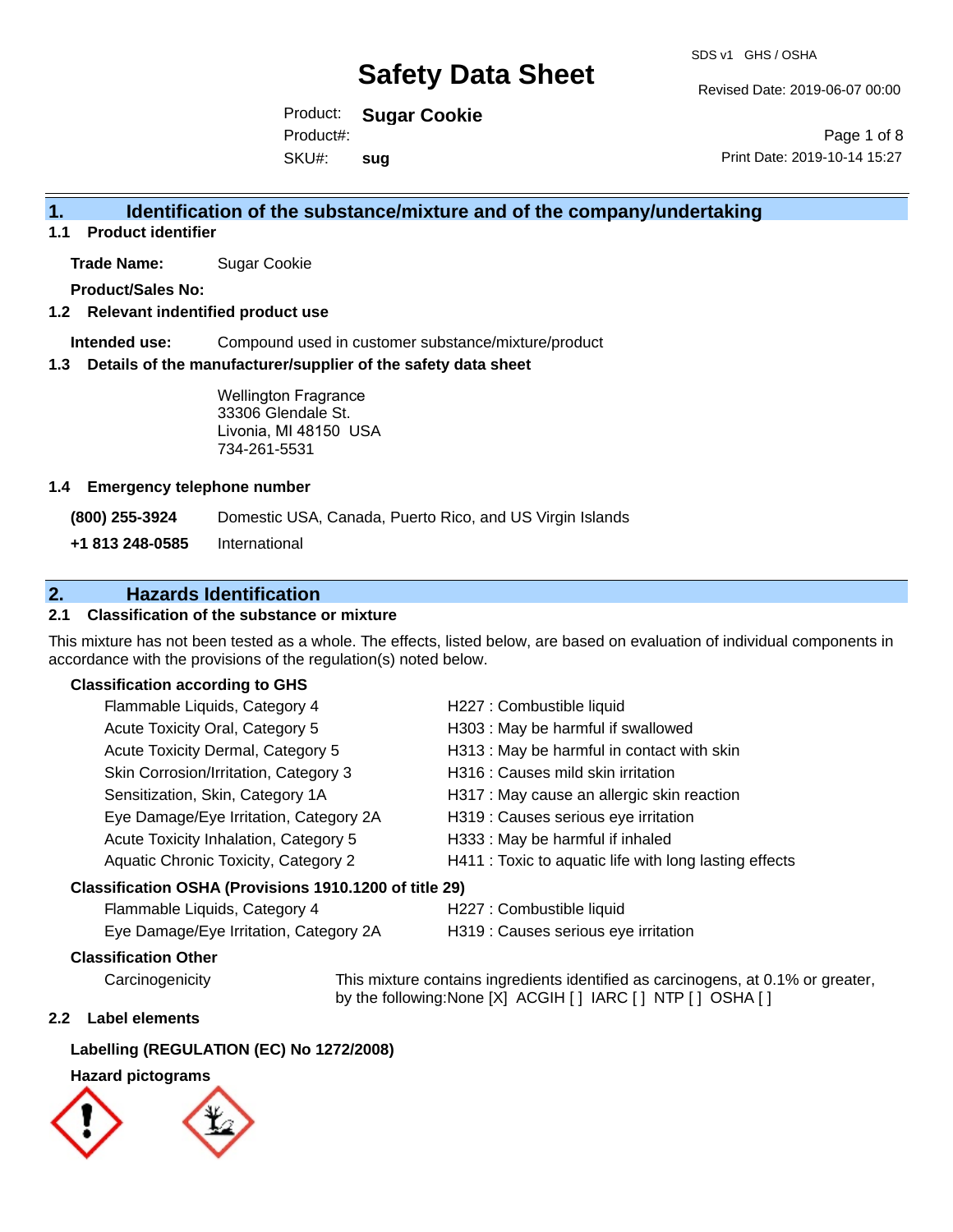Revised Date: 2019-06-07 00:00

Product: **Sugar Cookie**

Product#:

SKU#: **sug**

Page 2 of 8 Print Date: 2019-10-14 15:27

| <b>Signal Word: Warning</b>     |                                                                                                                                       |
|---------------------------------|---------------------------------------------------------------------------------------------------------------------------------------|
| <b>Hazard statments</b>         |                                                                                                                                       |
| H <sub>227</sub>                | Combustible liquid                                                                                                                    |
| H303                            | May be harmful if swallowed                                                                                                           |
| H313                            | May be harmful in contact with skin                                                                                                   |
| H316                            | Causes mild skin irritation                                                                                                           |
| H317                            | May cause an allergic skin reaction                                                                                                   |
| H <sub>319</sub>                | Causes serious eye irritation                                                                                                         |
| H333                            | May be harmful if inhaled                                                                                                             |
| H411                            | Toxic to aquatic life with long lasting effects                                                                                       |
| <b>Precautionary Statements</b> |                                                                                                                                       |
| <b>Prevention:</b>              |                                                                                                                                       |
| P235                            | Keep cool                                                                                                                             |
| P <sub>264</sub>                | Wash hands thoroughly after handling                                                                                                  |
| P272                            | Contaminated work clothing should not be allowed out of the workplace                                                                 |
| P <sub>273</sub>                | Avoid release to the environment                                                                                                      |
| <b>Response:</b>                |                                                                                                                                       |
| $P302 + P352$                   | IF ON SKIN: Wash with soap and water                                                                                                  |
| $P304 + P312$                   | IF INHALED: Call a POISON CENTER or doctor/physician if you feel unwell                                                               |
| $P305 + P351 + P338$            | IF IN EYES: Rinse cautiously with water for several minutes Remove contact lenses if<br>present and easy to do. continue rinsing      |
| P312                            | Call a POISON CENTER or doctor/physician if you feel unwell                                                                           |
| P333 + P313                     | If skin irritation or a rash occurs: Get medical advice/attention                                                                     |
| $P337 + P313$                   | If eye irritation persists: Get medical advice/attention                                                                              |
| P363                            | Wash contaminated clothing before reuse                                                                                               |
| P370 + P378                     | In case of fire: Use Carbon dioxide (CO2), Dry chemical, or Foam for extinction. Do not use<br>a direct water jet on burning material |
| P391                            | <b>Collect Spillage</b>                                                                                                               |

#### **2.3 Other Hazards**

**no data available**

### **3. Composition/Information on Ingredients**

#### **3.1 Mixtures**

This product is a complex mixture of ingredients, which contains among others the following substance(s), presenting a health or environmental hazard within the meaning of the UN Globally Harmonized System of Classification and Labeling of Chemicals (GHS):

| CAS#<br>Ingredient           | EC#       | Conc.<br>Range | <b>GHS Classification</b>    |
|------------------------------|-----------|----------------|------------------------------|
| 84-66-2<br>Diethyl phthalate | 201-550-6 | $60 - 70%$     | H316; H402                   |
| $97 - 53 - 0$<br>Eugenol     | 202-589-1 | $10 - 20 \%$   | H303; H316; H317; H319; H401 |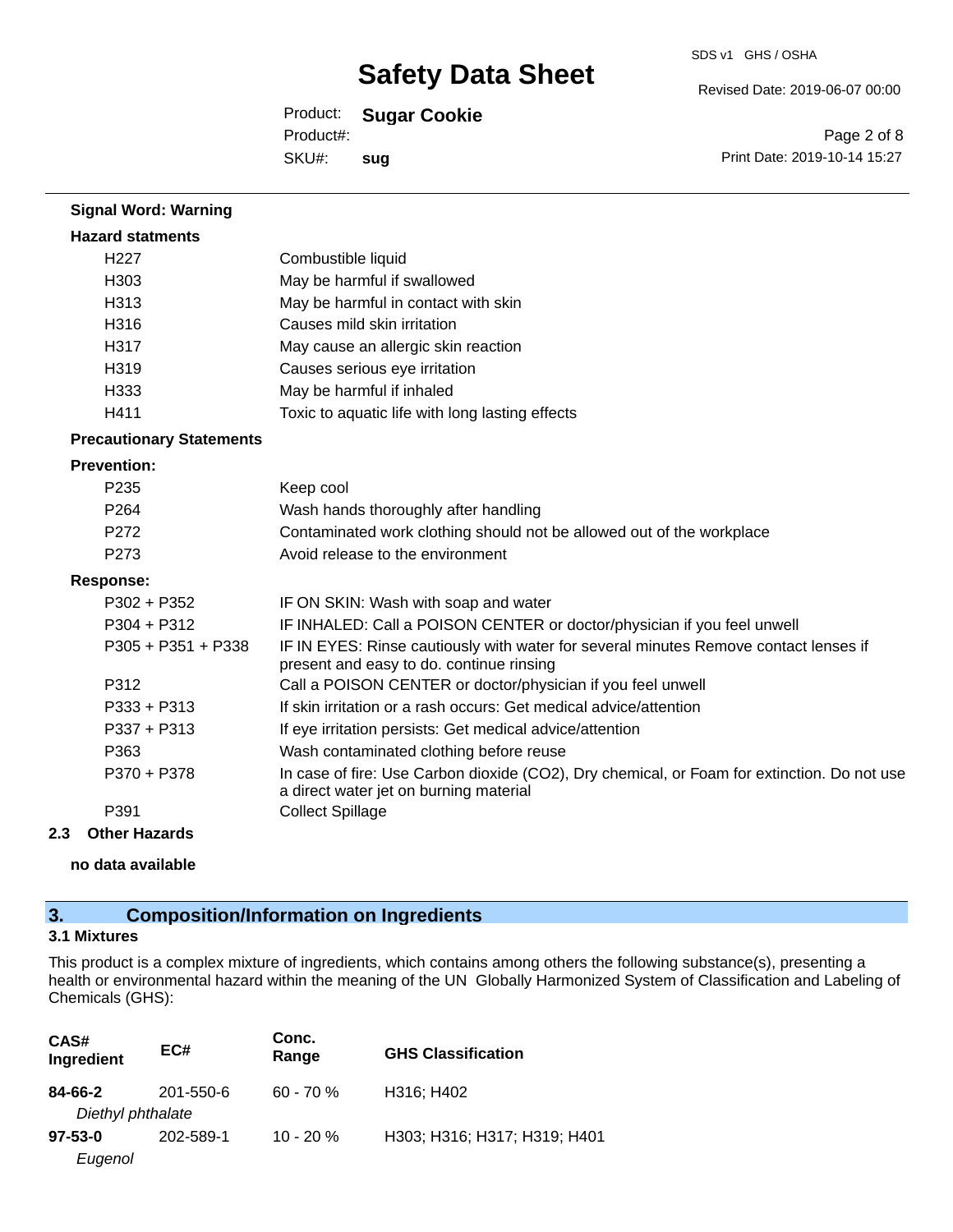SDS v1 GHS / OSHA

Revised Date: 2019-06-07 00:00

Print Date: 2019-10-14 15:27

Page 3 of 8

### Product: **Sugar Cookie**

Product#:

SKU#: **sug**

| CAS#<br>Ingredient                                       | EC#                   | Conc.<br>Range | <b>GHS Classification</b>          |
|----------------------------------------------------------|-----------------------|----------------|------------------------------------|
| 121-33-5<br>vanillin                                     | 204-465-2             | $5 - 10%$      | H303; H319                         |
| 1222-05-5                                                | 214-946-9             | $2 - 5%$       | H316; H400; H410                   |
|                                                          | Hexamethylindanopyran |                |                                    |
| 104-55-2                                                 | 203-213-9             | $2 - 5%$       | H303; H312; H315; H317; H319; H401 |
| Cinnamal                                                 |                       |                |                                    |
| $91 - 64 - 5$                                            | 202-086-7             | $1 - 2%$       | H302; H317; H402                   |
| Coumarin                                                 |                       |                |                                    |
| 4940-11-8                                                | 225-582-5             | $1 - 2%$       | H302; H401                         |
| <b>Ethyl Maltol</b>                                      |                       |                |                                    |
| 67-63-0                                                  | 200-661-7             | $1 - 2%$       | H225; H319; H336                   |
| Isopropanol                                              |                       |                |                                    |
| $104 - 61 - 0$                                           | 203-219-1             | $1 - 2%$       | H316                               |
| gamma-Nonalactone                                        |                       |                |                                    |
| See Section 16 for full text of GHS classification codes |                       |                |                                    |

See Section 16 for full text of GHS classification codes which where not shown in section 2

Total Hydrocarbon Content (%  $w/w$ ) = 0.14

| <b>First Aid Measures</b><br>4.                                                   |                                                                                                               |  |  |
|-----------------------------------------------------------------------------------|---------------------------------------------------------------------------------------------------------------|--|--|
| Description of first aid measures<br>4.1                                          |                                                                                                               |  |  |
| Inhalation:                                                                       | Remove from exposure site to fresh air and keep at rest.<br>Obtain medical advice.                            |  |  |
| <b>Eye Exposure:</b>                                                              | Flush immediately with water for at least 15 minutes.<br>Contact physician if symptoms persist.               |  |  |
| <b>Skin Exposure:</b>                                                             | Remove contaminated clothes. Wash thoroughly with water (and soap).<br>Contact physician if symptoms persist. |  |  |
| Ingestion:                                                                        | Rinse mouth with water and obtain medical advice.                                                             |  |  |
| Most important symptoms and effects, both acute and delayed<br>4.2 <sub>2</sub>   |                                                                                                               |  |  |
| <b>Symptoms:</b>                                                                  | no data available                                                                                             |  |  |
| Risks:                                                                            | Refer to Section 2.2 "Hazard Statements"                                                                      |  |  |
| Indication of any immediate medical attention and special treatment needed<br>4.3 |                                                                                                               |  |  |
| Treatment:<br>Refer to Section 2.2 "Response"                                     |                                                                                                               |  |  |
| 5.<br><b>Fire-Fighting measures</b>                                               |                                                                                                               |  |  |
| <b>Extinguishing media</b><br>5.1                                                 |                                                                                                               |  |  |
| Suitable:                                                                         | Carbon dioxide (CO2), Dry chemical, Foam                                                                      |  |  |
| <b>Unsuitable</b>                                                                 | Do not use a direct water jet on burning material                                                             |  |  |
| Special hazards arising from the substance or mixture<br>5.2                      |                                                                                                               |  |  |
| During fire fighting:                                                             | Water may be ineffective                                                                                      |  |  |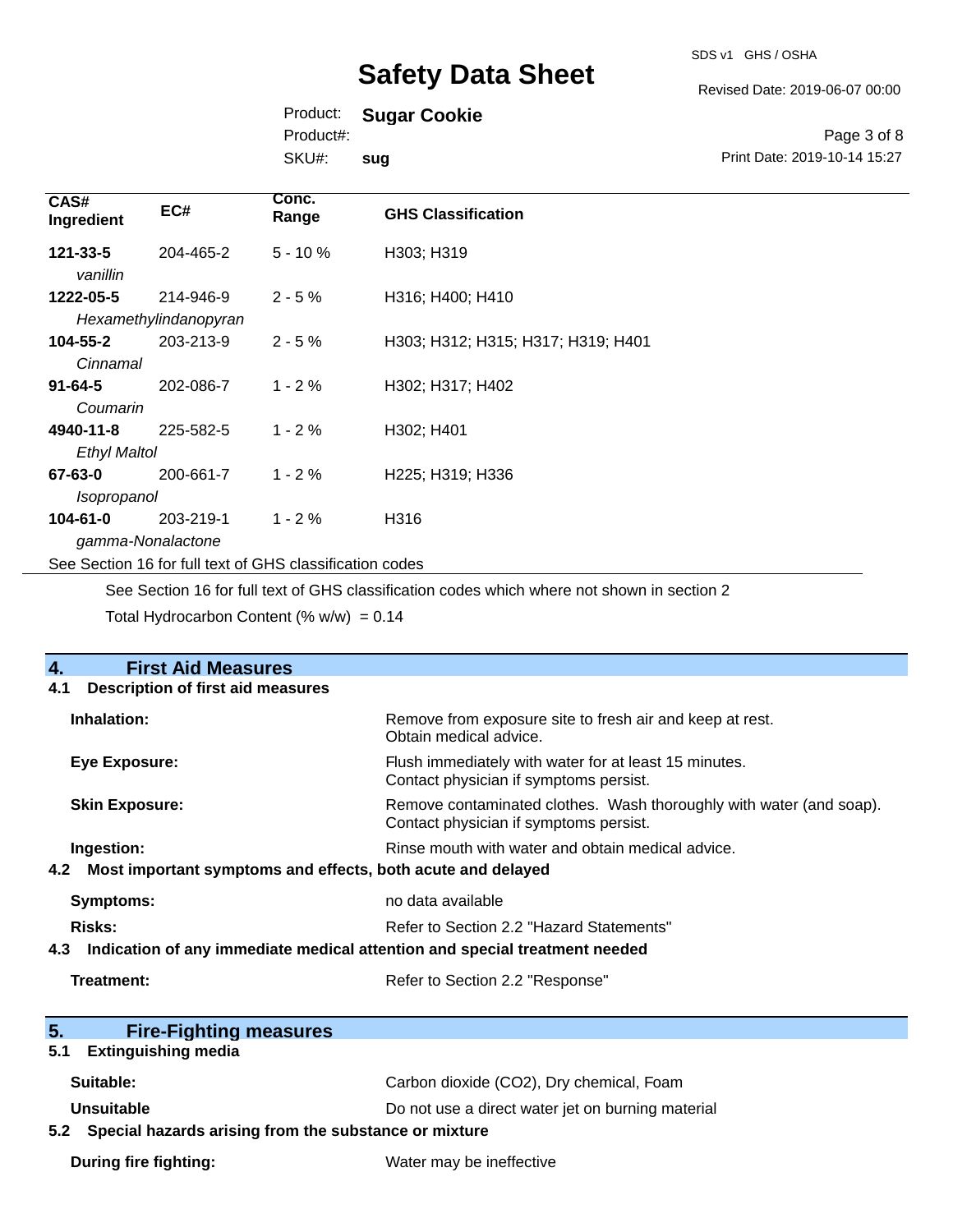Revised Date: 2019-06-07 00:00

Print Date: 2019-10-14 15:27

Page 4 of 8

Product: **Sugar Cookie**

Product#:

SKU#: **sug**

#### **5.3 Advice for firefighters**

**Further information:** Standard procedure for chemical fires

#### **6. Accidental Release Measures**

#### **6.1 Personal precautions, protective equipment and emergency procedures**

Avoid inhalation and contact with skin and eyes. A self-contained breathing apparatus is recommended in case of a major spill.

#### **6.2 Environmental precautions**

Keep away from drains, soil, and surface and groundwater.

#### **6.3 Methods and materials for containment and cleaning up**

Clean up spillage promptly. Remove ignition sources. Provide adequate ventilation. Avoid excessive inhalation of vapors. Gross spillages should be contained by use of sand or inert powder and disposed of according to the local regulations.

#### **6.4 Reference to other sections**

Not Applicable

### **7. Handling and Storage**

#### **7.1 Precautions for safe handling**

Apply according to good manufacturing and industrial hygiene practices with proper ventilation. Do not drink, eat or smoke while handling. Respect good personal hygiene.

#### **7.2 Conditions for safe storage, including any incompatibilities**

Store in a cool, dry and ventilated area away from heat sources and protected from light in tightly closed original container. Avoid uncoated metal container. Keep air contact to a minimum.

#### **7.3 Specific end uses**

No information available

#### **8. Exposure Controls/Personal Protection**

#### **8.1 Control parameters**

**Exposure Limits: Component** ACGIH TWA ppm STEL ppm TWA ppm STEL ppm ACGIH OSHA OSHA **84-66-2** *Diethyl phthalate* 5 **67-63-0** *Isopropanol* 200 400 400

**Engineering Controls:** Use local exhaust as needed.

#### **8.2 Exposure controls - Personal protective equipment**

| Eye protection:                | Tightly sealed goggles, face shield, or safety glasses with brow guards and side shields, etc.<br>as may be appropriate for the exposure |
|--------------------------------|------------------------------------------------------------------------------------------------------------------------------------------|
| <b>Respiratory protection:</b> | Avoid excessive inhalation of concentrated vapors. Apply local ventilation where appropriate.                                            |
| <b>Skin protection:</b>        | Avoid Skin contact. Use chemically resistant gloves as needed.                                                                           |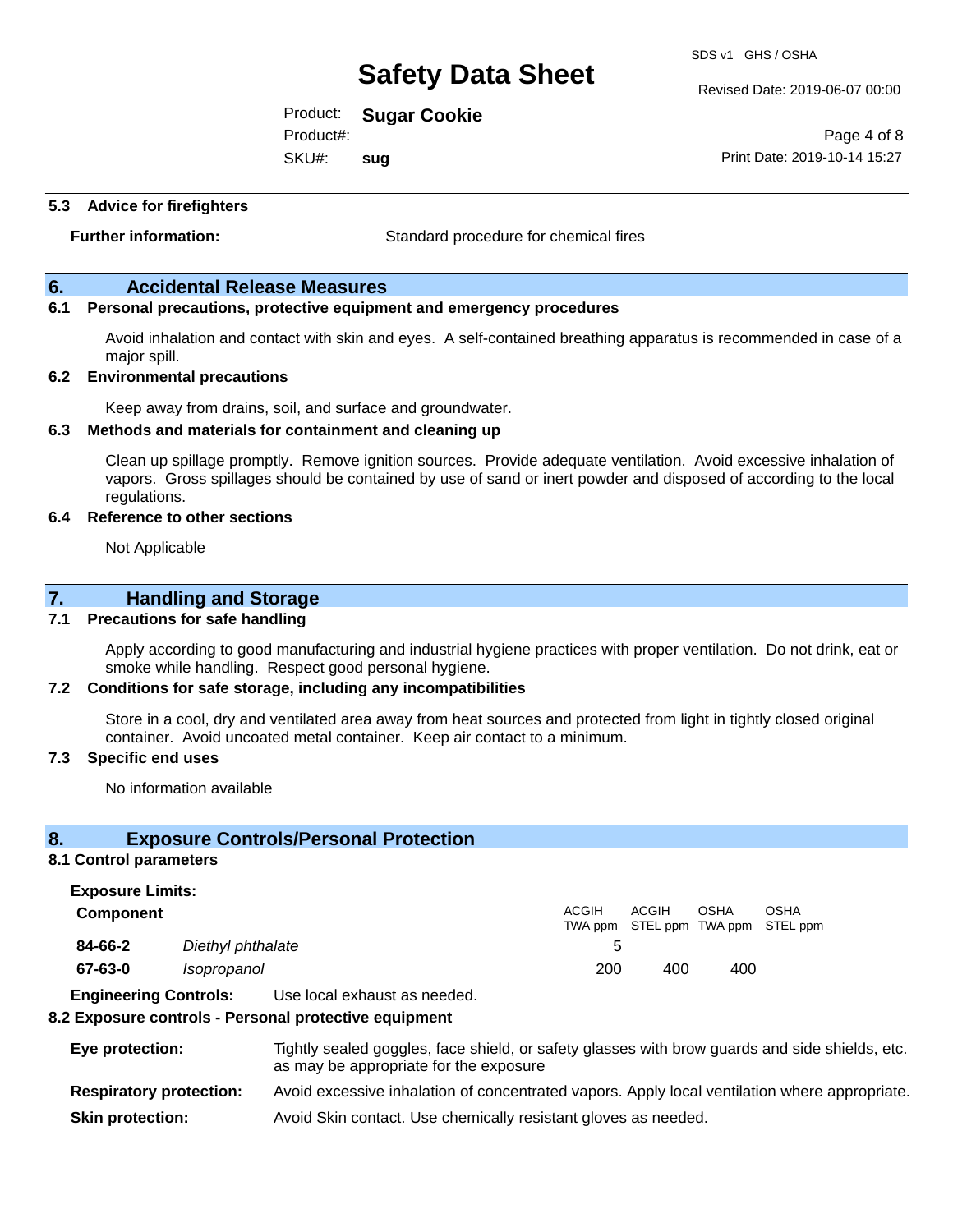Revised Date: 2019-06-07 00:00

Product: **Sugar Cookie**

SKU#: Product#: **sug**

Page 5 of 8 Print Date: 2019-10-14 15:27

# **9. Physical and Chemical Properties**

### **9.1 Information on basic physical and chemical properties**

| Appearance:                  | Liquid                            |
|------------------------------|-----------------------------------|
| Odor:                        | Conforms to Standard              |
| Color:                       | Yellow Tint to Pale Yellow (G1-4) |
| <b>Viscosity:</b>            | Liquid                            |
| <b>Freezing Point:</b>       | Not determined                    |
| <b>Boiling Point:</b>        | Not determined                    |
| <b>Melting Point:</b>        | Not determined                    |
| <b>Flashpoint (CCCFP):</b>   | 190 F (87.78 C)                   |
| <b>Auto flammability:</b>    | Not determined                    |
| <b>Explosive Properties:</b> | None Expected                     |
| <b>Oxidizing properties:</b> | None Expected                     |
| Vapor Pressure (mmHg@20 C):  | 0.9072                            |
| %VOC:                        | 0.91                              |
| Specific Gravity @ 25 C:     | 1.1030                            |
| Density @ 25 C:              | 1.1000                            |
| Refractive Index @ 20 C:     | 1.5200                            |
| Soluble in:                  | Oil                               |

## **10. Stability and Reactivity**

| 10.1 Reactivity                         | None                                               |
|-----------------------------------------|----------------------------------------------------|
| <b>10.2 Chemical stability</b>          | Stable                                             |
| 10.3 Possibility of hazardous reactions | None known                                         |
| <b>10.4 Conditions to avoid</b>         | None known                                         |
| 10.5 Incompatible materials             | Strong oxidizing agents, strong acids, and alkalis |
| 10.6 Hazardous decomposition products   | None known                                         |

| 11. | <b>Toxicological Information</b>  |  |
|-----|-----------------------------------|--|
|     | <b>11.1 Toxicological Effects</b> |  |

Acute Toxicity Estimates (ATEs) based on the individual Ingredient Toxicity Data utilizing the "Additivity Formula"

| Acute toxicity - Oral - (Rat) mg/kg          | (LD50: 4173.2343) May be harmful if swallowed            |
|----------------------------------------------|----------------------------------------------------------|
| Acute toxicity - Dermal - (Rabbit) mg/kg     | (LD50: 4225.3813) May be harmful in contact with skin    |
| Acute toxicity - Inhalation - (Rat) mg/L/4hr | (LD50: 25.1939) May be harmful if inhaled                |
| <b>Skin corrosion / irritation</b>           | May be harmful if inhaled                                |
| Serious eye damage / irritation              | Causes serious eye irritation                            |
| <b>Respiratory sensitization</b>             | Not classified - the classification criteria are not met |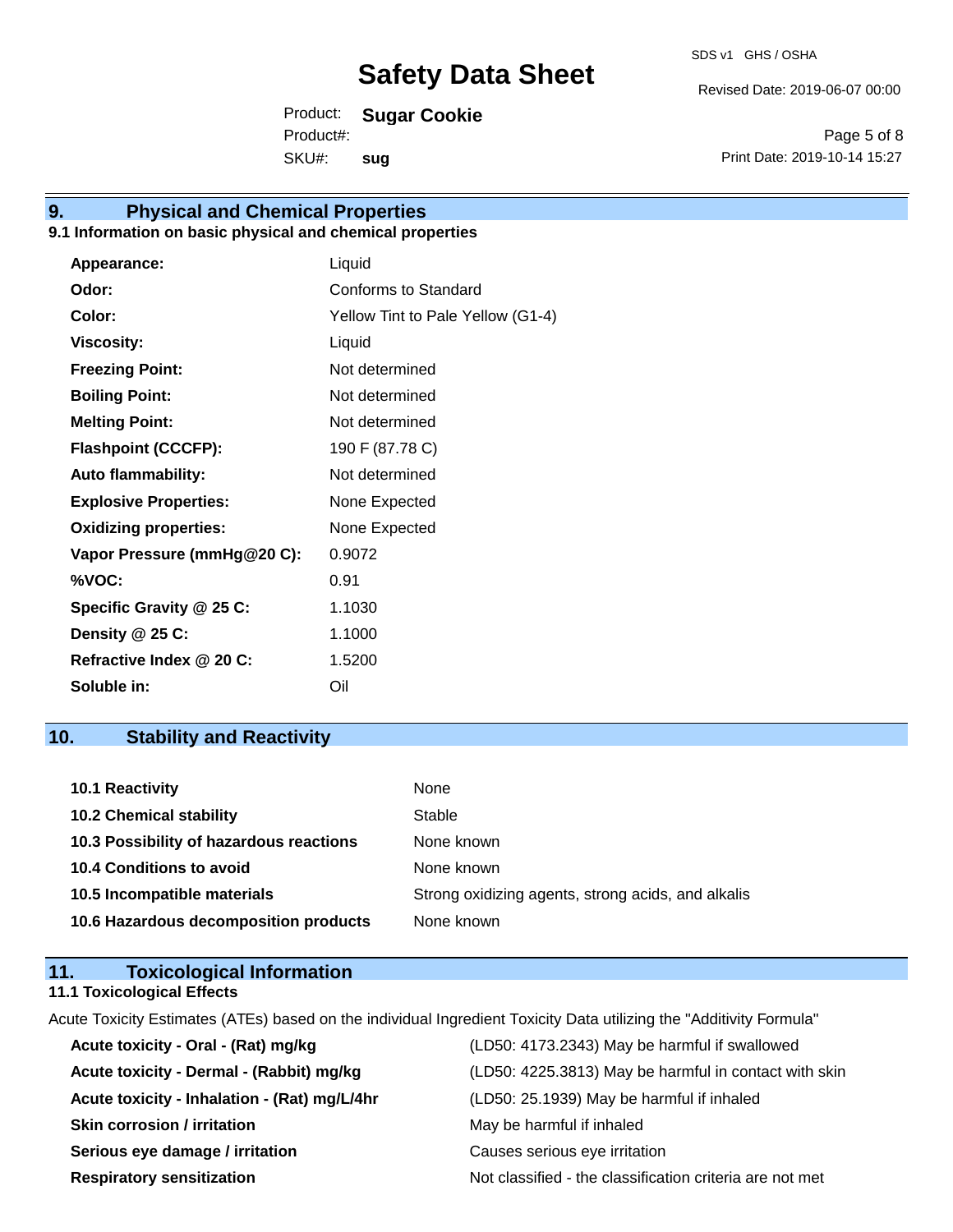SDS v1 GHS / OSHA

Revised Date: 2019-06-07 00:00

Product: **Sugar Cookie** SKU#: Product#: **sug**

Page 6 of 8 Print Date: 2019-10-14 15:27

| <b>12.1 Toxicity</b>               |                                                          |
|------------------------------------|----------------------------------------------------------|
| <b>Acute acquatic toxicity</b>     | Not classified - the classification criteria are not met |
| <b>Chronic acquatic toxicity</b>   | Toxic to aquatic life with long lasting effects          |
| <b>Toxicity Data on soil</b>       | no data available                                        |
| <b>Toxicity on other organisms</b> | no data available                                        |
| 12.2 Persistence and degradability | no data available                                        |
| 12.3 Bioaccumulative potential     | no data available                                        |
| 12.4 Mobility in soil              | no data available                                        |
| 12.5 Other adverse effects         | no data available                                        |

### **13. Disposal Conditions**

**12. Ecological Information** 

#### **13.1 Waste treatment methods**

Do not allow product to reach sewage systems. Dispose of in accordance with all local and national regulations. Send to a licensed waste management company.The product should not be allowed to enter drains, water courses or the soil. Do not contaminate ponds, waterways or ditches with chemical or used container.

## **14. Transport Information**

| <b>Marine Pollutant</b>                                       | Yes. Ingredient of greatest environmental impact:<br>1222-05-5: (2 - 5 %) : Hexamethylindanopyran |              |                                     |                 |               |
|---------------------------------------------------------------|---------------------------------------------------------------------------------------------------|--------------|-------------------------------------|-----------------|---------------|
| <b>Regulator</b>                                              |                                                                                                   | <b>Class</b> | <b>Pack Group</b>                   | <b>Sub Risk</b> | UN-nr.        |
| U.S. DOT (Non-Bulk)                                           |                                                                                                   |              | Not Regulated - Not Dangerous Goods |                 |               |
| <b>Chemicals NOI</b>                                          |                                                                                                   |              |                                     |                 |               |
| <b>ADR/RID (International Road/Rail)</b>                      |                                                                                                   |              |                                     |                 |               |
| <b>Environmentally Hazardous</b><br>Substance, Liquid, n.o.s. |                                                                                                   | 9            | Ш                                   |                 | <b>UN3082</b> |
| <b>IATA (Air Cargo)</b>                                       |                                                                                                   |              |                                     |                 |               |
| <b>Environmentally Hazardous</b><br>Substance, Liquid, n.o.s. |                                                                                                   | 9            | Ш                                   |                 | UN3082        |
| IMDG (Sea)                                                    |                                                                                                   |              |                                     |                 |               |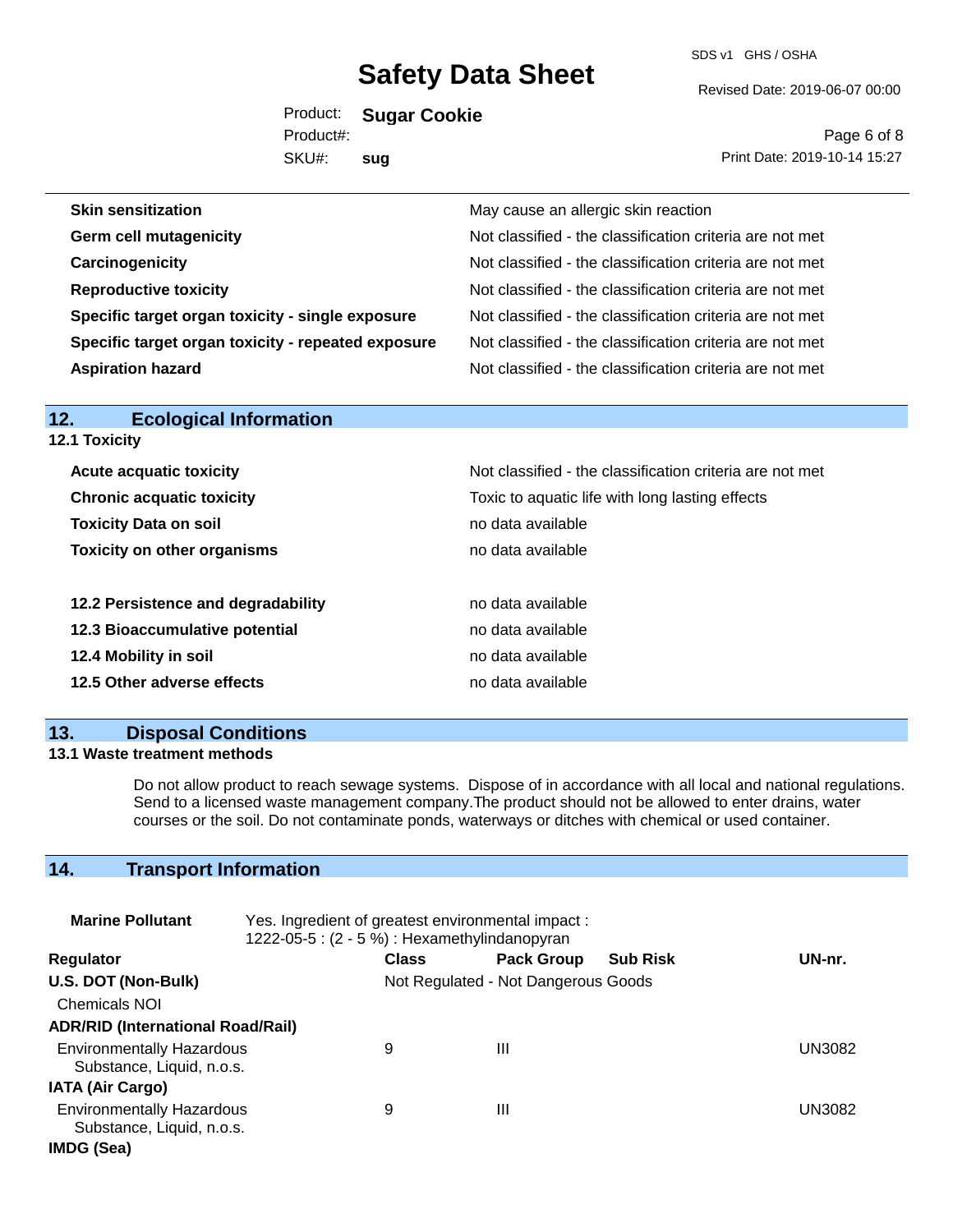#### Revised Date: 2019-06-07 00:00

|                                                                          |                               | Product:                    |     | <b>Sugar Cookie</b>                                          |                              |  |  |
|--------------------------------------------------------------------------|-------------------------------|-----------------------------|-----|--------------------------------------------------------------|------------------------------|--|--|
|                                                                          |                               | Product#:                   |     |                                                              | Page 7 of 8                  |  |  |
|                                                                          |                               | SKU#:                       | sug |                                                              | Print Date: 2019-10-14 15:27 |  |  |
| <b>Environmentally Hazardous</b><br>Substance, Liquid, n.o.s.            |                               |                             | 9   | III                                                          | <b>UN3082</b>                |  |  |
| 15.<br><b>U.S. Federal Regulations</b>                                   | <b>Regulatory Information</b> |                             |     |                                                              |                              |  |  |
| <b>TSCA (Toxic Substance Control Act)</b>                                |                               |                             |     | All components of the substance/mixture are listed or exempt |                              |  |  |
| 40 CFR(EPCRA, SARA, CERCLA and CAA)                                      |                               |                             |     | This product contains the following components:              |                              |  |  |
| 84-66-2                                                                  | 201-550-6 60 - 70 %           |                             |     | Diethyl phthalate                                            |                              |  |  |
| 67-63-0                                                                  | $200 - 661 - 7$ 1 - 2 %       |                             |     | Isopropanol                                                  |                              |  |  |
| <b>U.S. State Regulations</b>                                            |                               |                             |     |                                                              |                              |  |  |
| <b>California Proposition 65 Warning</b>                                 |                               |                             |     | This product contains the following components:              |                              |  |  |
| 94-59-7                                                                  |                               | 202-345-4 0.01 - 0.1%       |     | Safrole (Natural Source)                                     |                              |  |  |
| 93-15-2                                                                  |                               | $202 - 223 - 0 \leq 38$ ppm |     | Methyl Eugenol (Natural Source)                              |                              |  |  |
| 123-35-3(NF 204-622-5 $\leq$ 24 ppm                                      |                               |                             |     | beta-Myrcene (Natural Source)                                |                              |  |  |
| <b>Canadian Regulations</b>                                              |                               |                             |     |                                                              |                              |  |  |
| <b>DSL</b>                                                               |                               |                             |     | 100.00% of the components are listed or exempt.              |                              |  |  |
| 16.                                                                      | <b>Other Information</b>      |                             |     |                                                              |                              |  |  |
|                                                                          |                               |                             |     |                                                              |                              |  |  |
| GHS H-Statements referred to under section 3 and not listed in section 2 |                               |                             |     |                                                              |                              |  |  |
| H302 : Harmful if swallowed<br>H225 : Highly flammable liquid and vapor  |                               |                             |     |                                                              |                              |  |  |

- H312 : Harmful in contact with skin H315 : Causes skin irritation H317 : May cause an allergic skin reaction **H336** : May cause drowsiness or dizziness
- H400 : Very Toxic to aquatic life H401 : Toxic to aquatic life
- 

#### **Total Fractional Values**

(TFV) Risk (TFV) Risk (198.46) Acute Toxicity Inhalation, Category 5 (38.57) Sensitization, Skin, Category 1A (18.38) Aquatic Chronic Toxicity, Category 3 (14.40) Sensitization, Skin, Category 1B (1.84) Aquatic Chronic Toxicity, Category 2 (1.20) Acute Toxicity Oral, Category 5 (1.18) Acute Toxicity Dermal, Category 5

H402 : Harmful to aquatic life **H410** : Very toxic to aquatic life with long lasting effects

(8.65) Skin Corrosion/Irritation, Category 3 (2.68) Eye Damage/Eye Irritation, Category 2A

#### Remarks

This safety data sheet is based on the properties of the material known to Wellington Fragrance at the time the data sheet was issued. The safety data sheet is intended to provide information for a health and safety assessment of the material and the circumstances, under which it is packaged, stored or applied in the workplace. For such a safety assessment Wellington Fragrance holds no responsibility. This document is not intended for quality assurance purposes.